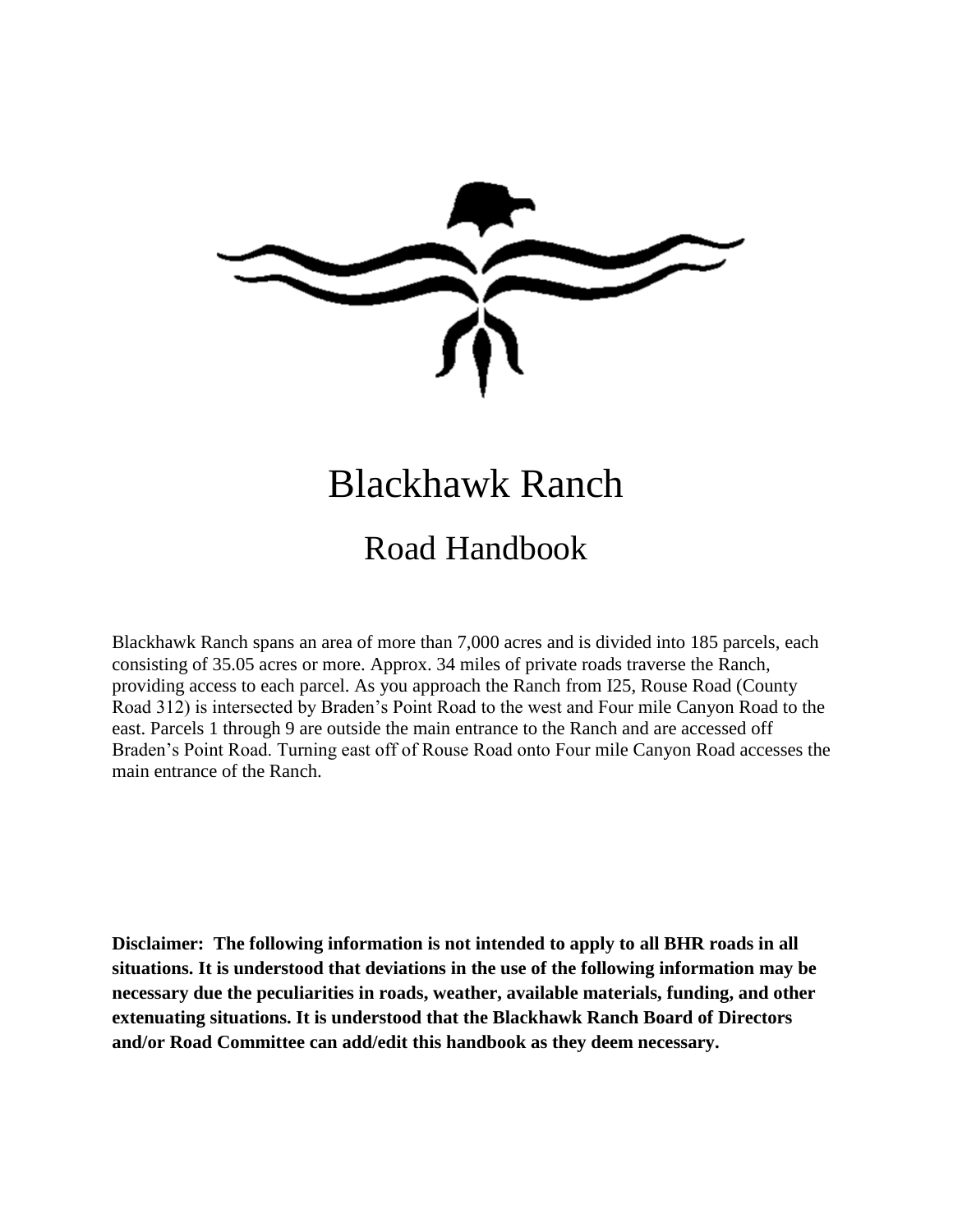## **Policies and Procedures**: (excerpts)

- Maintaining and improving the condition of the roads on the Ranch is the most important responsibility of the Board. (P&P section 500)
- Since the maintenance of the roads is the most demanding job the Board has, the Road Committee Chair should be a Board Member and resident of the Ranch. The Road Chair shall manage the Road Contractor in accordance with the Road Chair Notebook and the current Road Contract (if a Road Contract exists). (P&P 3.2.2)
- The Road Chair may, at his/her discretion and within the constraints of the budget, creates work orders for Road Maintenance and Improvements and schedule snow removal. All completed work orders must be inspected and approved by the Road Chair prior to the contractor's invoice being paid. (P&P 3.2.2)
- Most ranch roads shall be graded at least once a year. (P&P 5.1.1.1)
- Ditch and Culvert cleaning shall be cleaned as needed. (P&P 5.1.1.2-3)
- Emergency maintenance should be done as soon as possible. (P&P 5.1.2)
- BHR has a posted speed limit of 20 mph. (P&P 5.2)
- Snow removal (plowing) shall begin when the snow level reaches **FOUR** inches, however other conditions may be considered prior to snow removal. (P&P 5.3.2)
- It is the POAs responsibility to maintain the common road easements. (P&P  $5.4.2$ ) 40 feet from the center of the road, on either side of the road. (Covenants 2013, section VI)

The biggest contributor to the degradation of a gravel road is traffic. Two wheel drive vehicles have the greatest impact, followed closely by speed. Combined, they take a toll on gravel roads. Weather, delivery vehicles and construction traffic are also contributors.

It should be noted that outside residents should NOT be allowed to routinely use Blackhawk ranch roads to enter/exit their adjoining properties.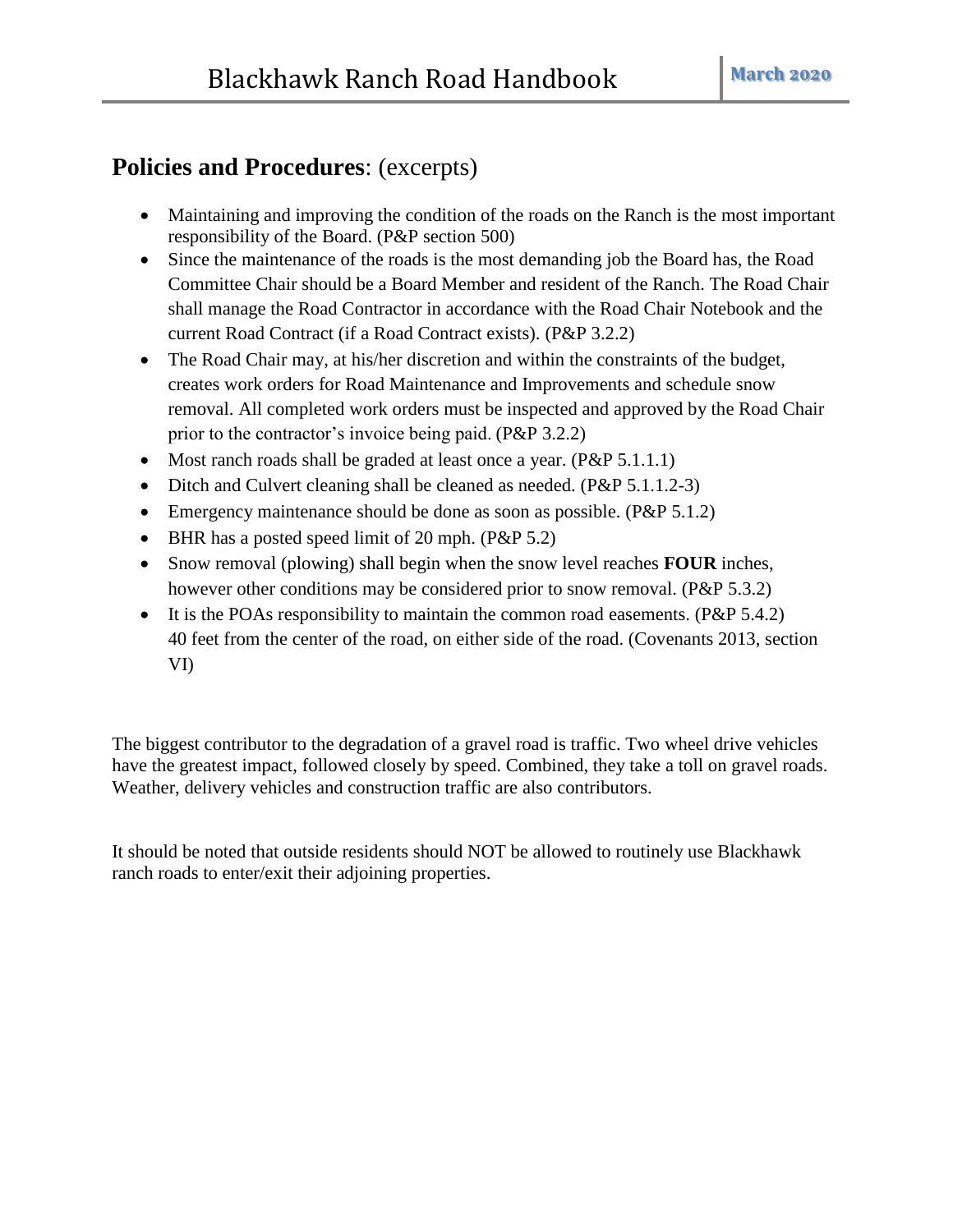## **General Information**:

- Minimum width of BHR roads should be 20 feet.
- The best available road base material (Class 6) should be used whenever possible.
- Road base thickness should be a minimum of 2-4 inches (compressed). (County roads 6-12 inches)
- Road crown should be 4% or  $\frac{1}{2}$  inch per foot. Measured from the center to the edge of the road.
- Road grade should be 10% or less whenever possible.
- Road gravel (if used) should be  $\frac{3}{4}$  crushed.
- Sections of BHR roads may be used to test different roadway materials.
- Main Arteries: 4 Mile Canyon, Wapiti, Timber, Rugby Mines, Lower mines, & Rolling Hills
- The only County Road on BHR is Howard's Draw to Ruby Mines road to North Mountain Dr. This is a Los Animus County road designated as RR 66.1.
- All "not through" roads should have a cul-de-sac (90 feet) or a **"T"** (Pistol) turnaround at the end of the road capable of allowing large emergency vehicles to turn around.
- All roads (at all intersections) should have a reflective green road sign (as per County Standards) identifying the name of the street(s).
- All "not through" roads should have a "No Outlet" designation on the Road Sign.
- All emergency safety zones and emergency exits should be identified and maintained.

#### **There are four roads that exit/enter Blackhawk Ranch:**

- The (north) main entrance at County road 312 (Rouse Road) and 4 Mile Canyon Road
- The Braden's Point Road entrance, north from County road 312 (Rouse Road) for parcels 1-9.
- The east entrance at County Road 66.1 (Howard's Draw) off of Rugby Mines Road.
- The south exit at Brodmore (emergency only).

#### **5 safety zones identified in the Blackhawk Ranch Community Wildfire Protection Plan**

- On Rugby Mines Road just north of Howard's Draw. (Lot #91)
- On Wapiti Drive near Aspen Spur. (Lot #68)
- On 4 Mile Canyon Road south of Meadow Spur (Lot #102)
- On Rugby Mines Road and Fisher's Peak view (Lot #138)
- On 4 mile Canyon Road and West End Spur (Lot #179)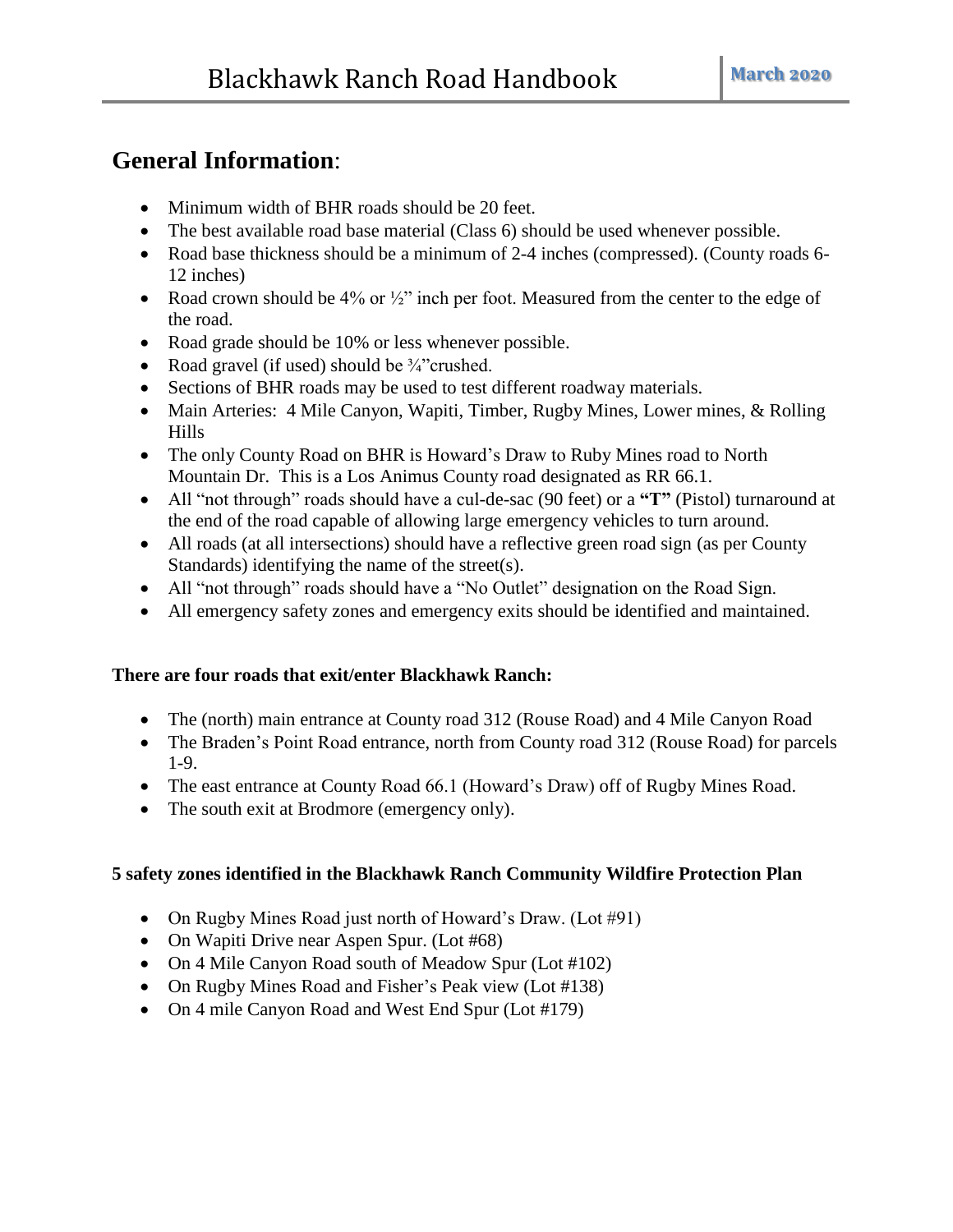## **Labor and Material Costs**: (March 3, 2020)

| <b>Estimated Road Base Application of Material and Labor costs</b>           |                                |  |             |                    |  |            |          |             |
|------------------------------------------------------------------------------|--------------------------------|--|-------------|--------------------|--|------------|----------|-------------|
| Distance (Feet)                                                              | Road base                      |  | Material \$ | Labor hrs Labor \$ |  |            | Total \$ |             |
| 5.0                                                                          | 1 ton                          |  | 20.50       | n/a                |  | 5.00       |          | 25.50       |
| 500.0                                                                        | $100$ tons $*$                 |  | 2,050.00    | 4.0                |  | 500.00     |          | 52,550.00   |
| 5,000.0                                                                      | $1,000$ tons $**$ \$ 20,500.00 |  |             | 40.0               |  | \$5,000.00 |          | \$25,500.00 |
| * Labor cost is based on 4 hours of labor per 100 tons at \$125.00 per hour. |                                |  |             |                    |  |            |          |             |
|                                                                              |                                |  |             |                    |  |            |          |             |

\*\* Actual amount of road base for one mile is 1,056 tons.

- The cost to plow snow on all ranch roads is approx. **\$1,100** per incident. (Cost may be dependent on depth, type, and water content.)
- Estimated Grading costs are **\$500/mile**.
- Estimated MgCl costs are unknown.

### **Submitted Work Orders**

Work Orders should include the following information when submitted to the Road Chair:

- Description of repairs/additions
- Location
- $\bullet$  List of Material(s)
- Material costs
- $\bullet$  Labor cost(s)
- Total Cost

## **Definitions of Terms:**

- Road Base Classification: Class 6 (3/4" road base).
- The "Mule shoe": the tight pin turn just south of Howard's Draw on Rugby Mines Road
- The "T": the intersection of 4 Mile Canyon Road and Lower Mines Road.
- The "Turkey foot": the intersection of 4 Mile Canyon, Bear Spur, and West End Roads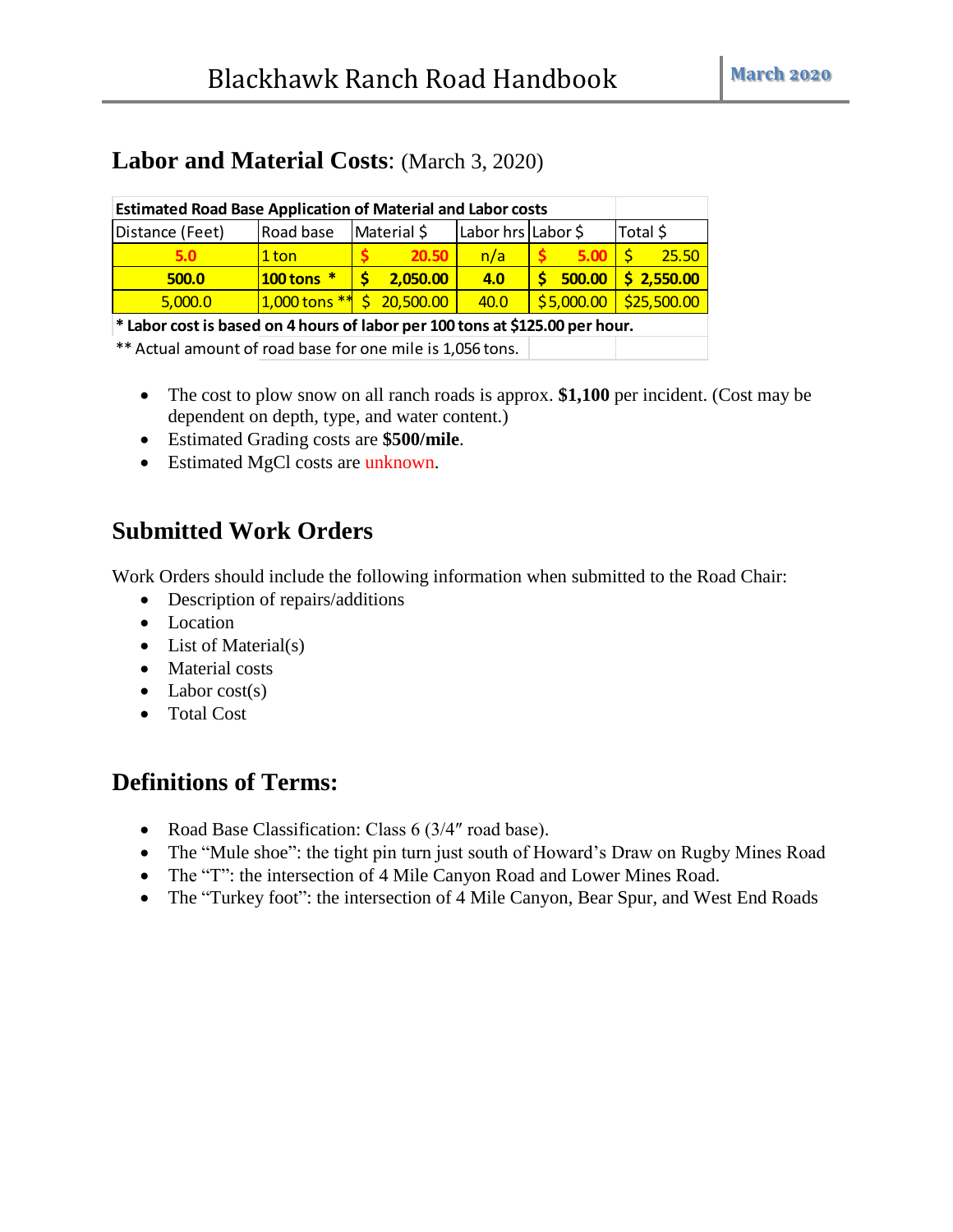## **Culvert Locations**

(List is incomplete)

| #              | <b>Location</b>                                       | D | L | M | <b>Notes</b> |
|----------------|-------------------------------------------------------|---|---|---|--------------|
| $\mathbf{1}$   | Aspen Spur                                            |   |   |   |              |
| $\overline{2}$ | Wapiti Dr. (between Aspen Spur &                      |   |   |   |              |
|                | Canyon View)                                          |   |   |   |              |
| 3              | Wapiti Dr. & Canyon View                              |   |   |   |              |
| 4              | Canyon View (cul-de-sac)                              |   |   |   |              |
| 5              | Mule Deer (cul-de-sac)                                |   |   |   |              |
| 6              | Four Mile Canyon & Meadow Spur                        |   |   |   |              |
| 7              | Meadow Spur                                           |   |   |   |              |
| 8              | Four Mile Canyon (from Meadow Spur to                 |   |   |   |              |
|                | Rugby Mines Rd.)                                      |   |   |   |              |
| 9              | Four Mile Canyon & Rugby Mines Rd.                    |   |   |   |              |
| 10             | Four Mile Canyon (from Rugby Mines to<br>Brodmore)    |   |   |   |              |
| 11             | Four Mile Canyon & Brodmore Dr.                       |   |   |   |              |
| 12             | Brodmore Dr. (cul-de-sac)                             |   |   |   |              |
| 13             | Four Mile Canyon (from Brodmore to                    |   |   |   |              |
|                | Twin Ridge Dr.)                                       |   |   |   |              |
| 14             | Four Mile Canyon & Twin Ridge (cul-de-                |   |   |   |              |
|                | sac)                                                  |   |   |   |              |
| 15             | Twin Ridge Dr.                                        |   |   |   |              |
| 16             | Gonzales Canyon View (cul-de-sac)                     |   |   |   |              |
| 17             | Four Mile Canyon (from Twin Ridge to<br>Bear Paw Tr.) |   |   |   |              |
| 18             | Bear Paw Trail (cul-de-sac)                           |   |   |   |              |
| 19             | Four Mile Canyon (from Bear Paw to                    |   |   |   |              |
|                | Cougar Tr.)                                           |   |   |   |              |
| 20             | Cougar Trail (cul-de-sac)                             |   |   |   |              |
| 21             | Four Mile Canyon (from Cougar to Bear                 |   |   |   |              |
|                | Spur)                                                 |   |   |   |              |
| 22             | Bear Spur (cul-de-sac)                                |   |   |   |              |
| 23             | West End Spur (cul-de-sac)                            |   |   |   |              |
| 24             | Four Mile Canyon (from Bear Spur to end)              |   |   |   |              |
|                | (cul-de-sac)                                          |   |   |   |              |
|                |                                                       |   |   |   |              |
|                | D - Diameter L - Length M - Material                  |   |   |   |              |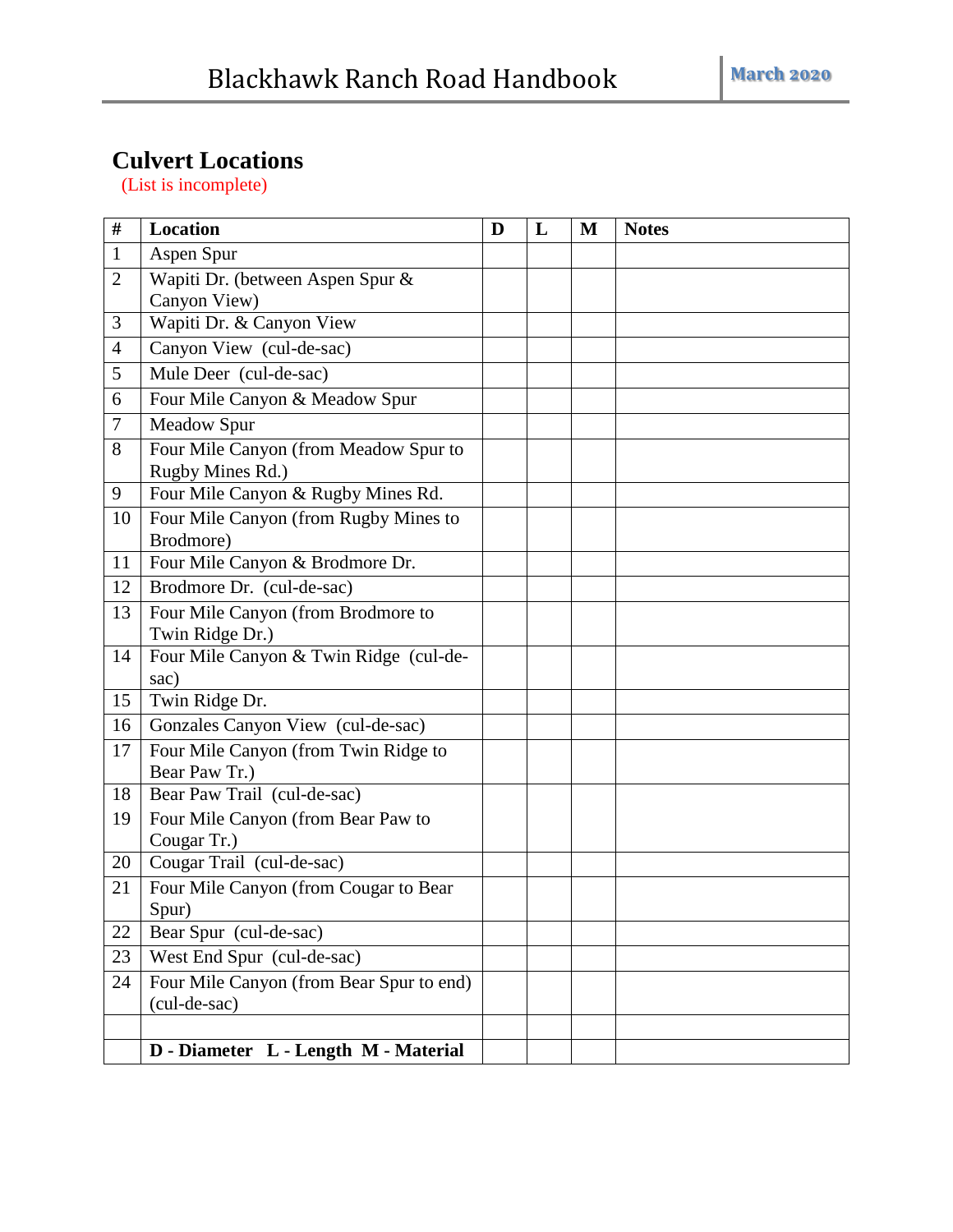| <b>Road Measurements</b>  |                      |                                  |              |               |  |  |
|---------------------------|----------------------|----------------------------------|--------------|---------------|--|--|
| <b>Road Name</b>          | <b>Start</b>         | <b>Finish</b>                    | <b>Miles</b> | <b>County</b> |  |  |
| <b>Braden's Point</b>     | CR 312               | Cul-de-sac                       | 1.16         | Huerfano      |  |  |
| Four Mile Canyon          | CR 312               | Cul-de-sac                       | 7.68         | Huerfano      |  |  |
| Spanish Peaks             | Four Mile Canyon     | Cul-de-sac                       | 2.62         | Huerfano      |  |  |
| <b>West View</b>          | Spanish Peaks        | Cul-de-sac                       | 0.25         | Huerfano      |  |  |
| North Spur                | Spanish Peaks        | Cul-de-sac                       | 0.07         | Huerfano      |  |  |
| East View                 | Spanish Peaks        | Cul-de-sac                       | 0.76         | Huerfano      |  |  |
| Lower Mine                | Four Mile Canyon     | Spanish Peaks                    | 1.4          | Huerfano      |  |  |
| West Ridge                | <b>Lower Mine</b>    | Cul-de-sac                       | 0.83         | Huerfano      |  |  |
| Timber                    | Four Mile Canyon     | Wapiti                           | 0.91         | Huerfano      |  |  |
| Wapiti                    | Four Mile Canyon     | Cul-de-sac                       | 2.44         | Huerfano      |  |  |
| Mule Deer Drive           | Wapiti               | Cul-de-sac                       | 0.44         | Huerfano      |  |  |
| Canyon View               | Wapiti               | Cul-de-sac                       | 0.27         | Huerfano      |  |  |
| Aspen Spur                | Wapiti               | Cul-de-sac                       | 0.22         | Huerfano      |  |  |
| South Spur                | Wapiti               | Cul-de-sac                       | 0.16         | Huerfano      |  |  |
| Pinion Spur               | Wapiti               | Cul-de-sac                       | 0.22         | Huerfano      |  |  |
| Cedar Spur                | Wapiti               | Cul-de-sac                       | 0.22         | Huerfano      |  |  |
| <b>Meadow Spur</b>        | Four Mile Canyon     | Cul-de-sac                       | 0.23         | Huerfano      |  |  |
| Rugby Mine Road           | Four Mile Canyon     | Spanish Peaks                    | 4.99         | Huerfano      |  |  |
| Gene Spur                 | Rugby Mine Road      | Cul-de-sac                       | 0.18         | Huerfano      |  |  |
| Darby Spur                | Rugby Mine Road      | Cul-de-sac                       | 0.16         | Huerfano      |  |  |
| <b>Fisher's Peak View</b> | Rugby Mine Road      | Cul-de-sac                       | 0.74         | Huerfano      |  |  |
| South Mountain            | Rugby Mine Road      | Cul-de-sac                       | 0.79         | Las Animas    |  |  |
| Corey Spur                | South Mountain       | Cul-de-sac                       | 0.13         | Huerfano      |  |  |
| Sunrise Drive             | Rugby Mine Road      | Cul-de-sac                       | 0.59         | Las Animas    |  |  |
| Lower Spur                | Rugby Mine Road      | Cul-de-sac                       | 0.24         | Las Animas    |  |  |
| Howard's Draw             | Rugby Mine Road      | Ranch Border (East Escape Route) | 0.52         | Las Animas    |  |  |
| <b>Upper Spur</b>         | Rugby Mine Road      | Cul-de-sac                       | 0.34         | Las Animas    |  |  |
| North Mountain            | Rugby Mine Road      | Cul-de-sac                       | 1.25         | Las Animas    |  |  |
| <b>Brodmore Spur</b>      | Four Mile Canyon     | Cul-de-sac                       | 1.04         | Huerfano      |  |  |
| Lost Spur                 | <b>Brodmore Spur</b> | Cul-de-sac                       | 0.23         | Las Animas    |  |  |
| Twin Ridge                | Four Mile Canyon     | Cul-de-sac                       | 0.28         | Huerfano      |  |  |
| Gonzales Canyon View      | Twin Ridge           | Cul-de-sac                       | 0.4          | Las Animas    |  |  |
| South Emergency Exit      | <b>Brodmore Spur</b> | Gate                             | 0.26         | Las Animas    |  |  |
| <b>Bear Paw Trail</b>     | Four Mile Canyon     | Cul-de-sac                       | 0.52         | Huerfano      |  |  |
| Cougar Trail              | Four Mile Canyon     | Cul-de-sac                       | 0.48         | Las Animas    |  |  |
| Bear Spur                 | Four Mile Canyon     | Cul-de-sac                       | 0.42         | Huerfano      |  |  |
| West End Spur             | Four Mile Canyon     | Cul-de-sac                       | 0.27         | Huerfano      |  |  |
|                           |                      | <b>Total Miles</b>               | 33.71        |               |  |  |